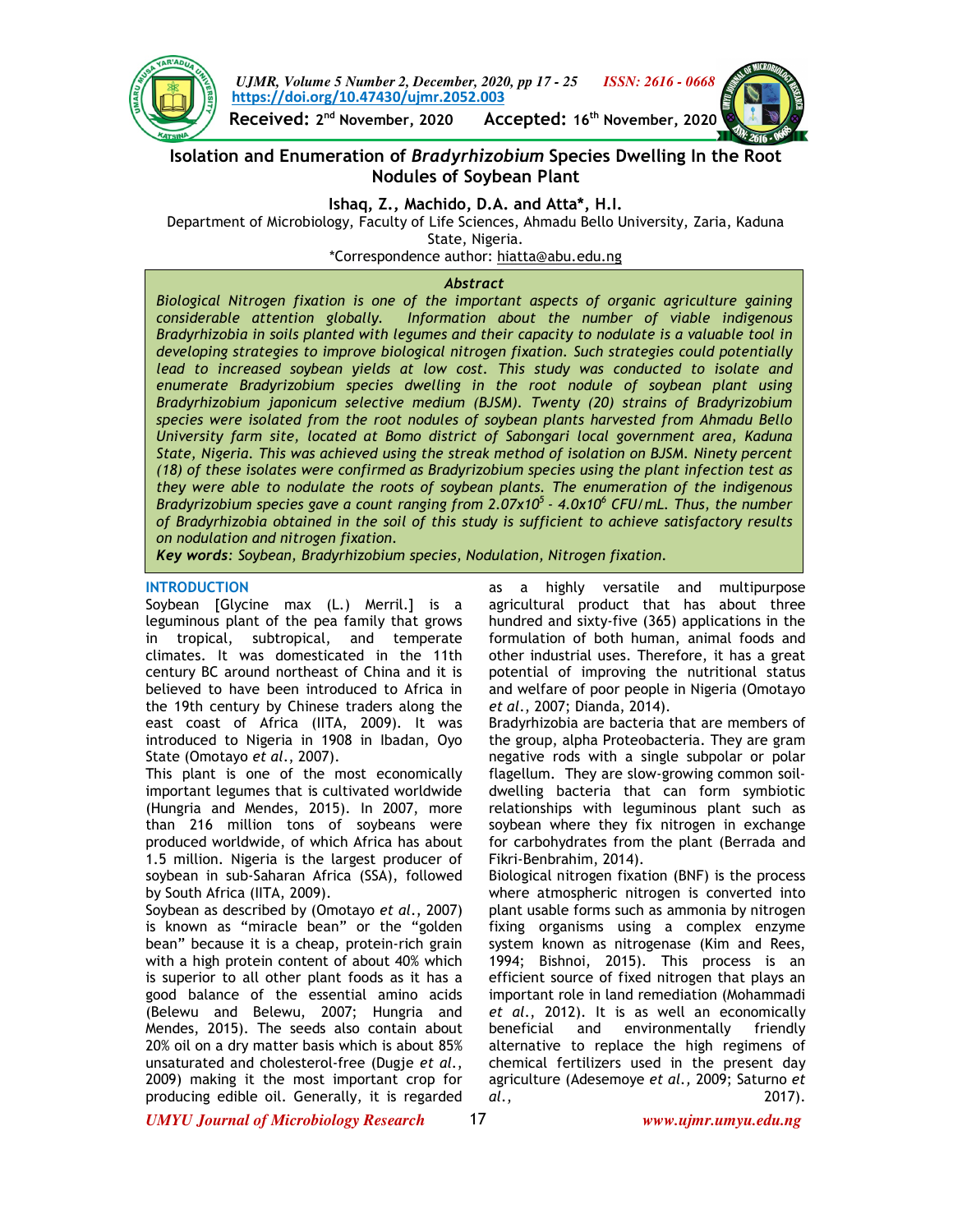## *UJMR, Volume 5 Number 2, December, 2020, pp 17 - 25 ISSN: 2616 - 0668*

The symbiotic association between leguminous plants and rhizobia has the greatest quantitative impact on the nitrogen cycle. The process of symbiotic nitrogen fixation supplies 50-60% of soybean nitrogen demands (Salvagiotti *et al*., 2008) but may reach up to 94% for high yields as it requires large amounts of nitrogen (Rodrigues-Navarro *et al*., 2011; Kinugasa *et al*., 2012).

A common approach to improve symbiotic nitrogen fixation and legume productivity has been the reliance on superior or very effective exotic Bradyrhizobia strains as inoculants (Emmanuel *et al*., 2008) since many soils are deficient in the number and quality of indigenous rhizobia to enhance biological nitrogen fixation (Abdullahi *et al*., 2013). In order to address the problem of *Bradyrhizobium* inocula as regards to the lack of local production and difficulties in the importation of inoculants in the 1970s, the soybean-breeding program at the International Institute of Tropical Agriculture (IITA), Nigeria, developed soybean genotypes, designated TGx (tropical glycine cross) to nodulate effectively with indigenous *Bradyrhizobium* spp. populations (Santos *et al.,* 2019). However, nitrogen deficiency and poor yields will be experienced whenever Bradyrhizobia that effectively nodulate this soybean genotypes are not available in adequate numbers (Chianu *et al.,* 2011). As such, obtaining sufficient knowledge on the population characteristics of indigenous Bradyrhizobial populations in soils as well as determining their nodulation capacity will be valuable for developing strategies to improve BNF and thus increase soybean yields at low cost (Abaidoo *et al.,* 2007). Imrana (2017) reported nodulation of promiscuous soybean with indigenous Bradyrhizobia in the Northern Guinea savannah zone of Nigeria. This study was, therefore, aimed at isolating and enumerating *Bradyrhizobium* species dwelling in the root nodules of soybean plant.

### **MATERIALS AND METHODS**

#### **Collection of Soil Sample**

Soybean plants were harvested from five sites without history of inoculation (one plant from each site) on Ahmadu Bello University farm located at Bomo district of Sabongari local government area, Kaduna state, Nigeria. This was done in September, 2018 as this month is the harvesting period of soybean in Nigeria. The samples were placed in sterile sampling bags and transported at ten o'clock in the morning to the laboratory in the Department of Microbiology, Ahmadu Bello University Zaria. The soil attached to each of the harvested plants was gently removed by shaking and 500 g

of each of the five soil subsamples were pooled together and mixed thoroughly as one composite soil sample; the sample was then sundried for one day, crushed and passed through the mesh of a 2mm sieve for physicochemical analysis. The sieved sample was stored in plastic bag at room temperature until required for further analysis.

Sample of river sand was also collected from river Kubani flowing through Ahmadu Bello University, Zaria in September, 2018. Sample was obtained using a sterile hand trowel, placed in clean sampling bags and transported to the laboratory in the Department of Microbiology, Ahmadu Bello University, Zaria. The river sand collected was dried under the sun, passed through the mesh of a 4mm sieve for planting and sterilized by autoclaving (Imrana, 2017).

## **Determination of Physicochemical Properties of the Soil**

The soil particle size was determined by the Hydrometer method and the soil texture was classified using the United States Department of Agriculture (USDA) soil textural class (Okalebo *et al*., 2002). Soil pH was measured in a 1:2.5 soil: water ratio using a pH meter as described by Okalebo *et al*. (2002). Total Nitrogen was determined by the Kjeldahl method (Machido, 2010); available phosphorous by the Bray and Kurtz P-1 method (Okalebo *et al*., 2002); organic carbon by the method of Walkley-Black (Okalebo *et al*., 2002) and water holding capacity by the method described by Pawar and Shah (2009). Exchangeable bases were extracted with ammonium acetate solution 1N (NH4OAc) (Okalebo *et al*., 2002), exchangeable potassium and sodium were determined using flame photometer (Okalebo *et al*., 2002) while exchangeable calcium and magnesium were determined by the titration method (Pawar and Shah, 2009). The cationic exchange capacity was determined by 1N ammonium acetate saturation method (Pawar and Shah, 2009) and the exchangeable acidity was by the titration method (Okalebo *et al*., 2002).

### **Determination of Total Viable Counts of Bradyrhizobia in the Soil Sample**

This was carried out following the pour plate technique as described by Woomer *et al*. (2011). Ten grams of the soil sample was weighed into conical flask containing 90mL of sterile distilled water. The sample was mixed with the diluent by shaking thoroughly and a ten-fold dilution was made up to dilution of 10- <sup>6</sup>. Using a sterile pipette an aliquot of 1mL was transferred aseptically from each of the dilutions to sterile petri dish in duplicate. An already prepared sterile molten medium (15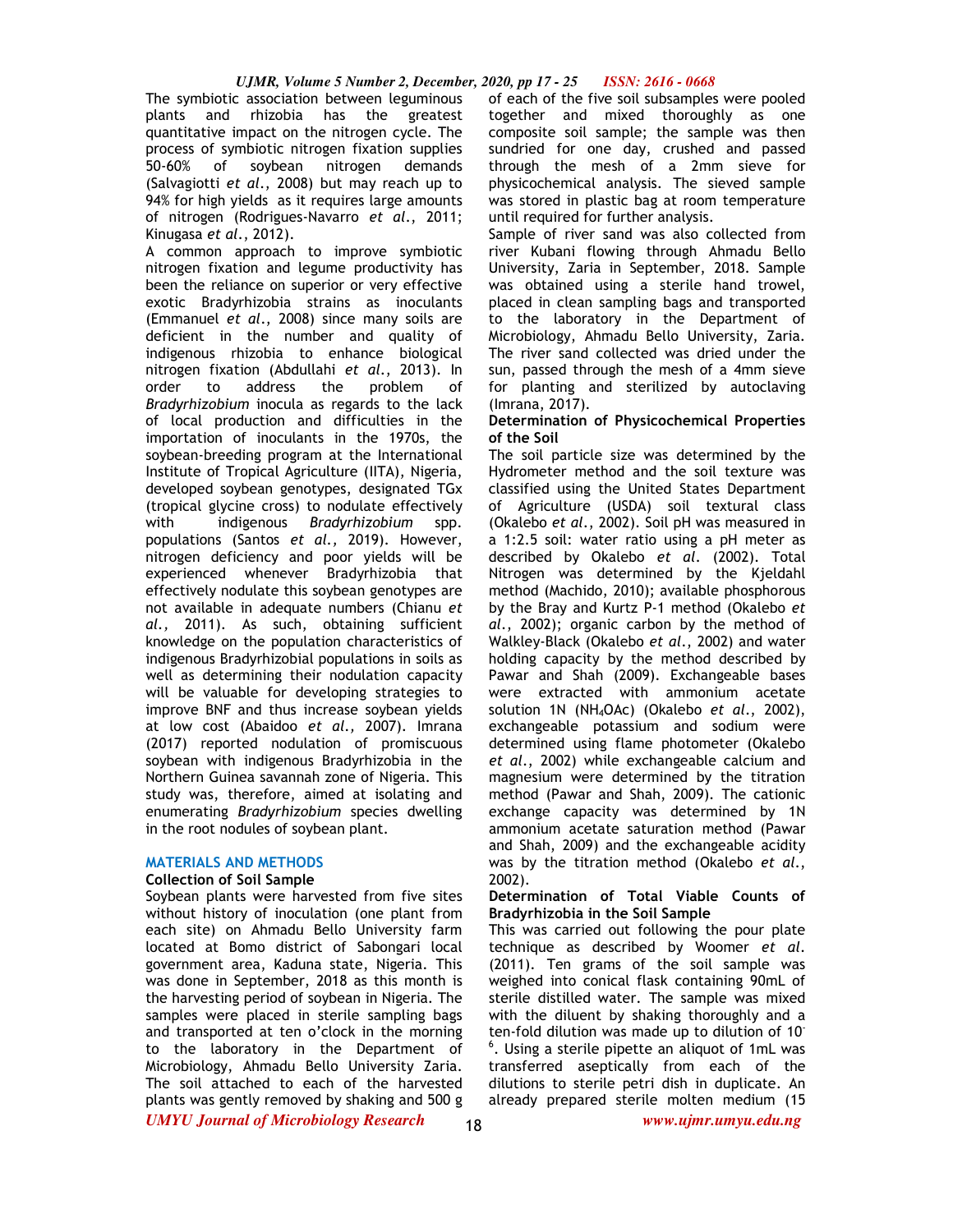mL) (*Bradyrhizobium japonicum* selective medium) (Tong and Sadowsky, 1994) was poured into each inoculated petri dish and swirled gently for even mixing. The agar was allowed to set and the dishes were incubated in an inverted position at 28°C for 10days in an incubator.

## **Isolation of Indigenous** *Bradyrhizobium* **species from the Root Nodules of Soybean Plant**

*Bradyrhizobium japonicum* selective medium (BJSM) was used for the isolation. Healthy nodules were selected from the harvested plants and surface sterilized by immersing them in 95% ethanol for 10 seconds, transferred to 3% (v/v) solution of sodium hypochlorite for 2 min and rinsed six times with sterile distilled water. After surface sterilization, noodles were sliced open with a sterile razor blade and isolate were made from those with characteristic pink or red interior (Gyogluu *et al*., 2018). They were crushed with a pair of blunt tipped forceps in 5ml of normal saline in a sterile petri-dish. One loopful of the nodule suspension was streaked onto plates of BJSM and the plates were incubated at  $28^{\circ}$ C for 10days in an incubator (Tong and Sadowsky, 1994). Small white colonies that grew after ten days were aseptically subcultured onto the surface of freshly prepared Yeast Extract Mannitol Agar (YEMA) slants and stored at room temperature for further use (Woomer *et al.,* 2011). These presumptive Bradyrhizobial isolates based on their cultural properties were subjected to plant infection test (nodulation test) explained in the next subheading below as it is indicated that an isolate cannot be properly regarded as *Bradyrhizobium* until its identity had been confirmed through nodulation test on soybean (Imrana, 2017).

### **Authentication of the Isolates as**  *Bradyrhizobium* **species**

Healthy seeds of a soybean variant (TGX1448- 2E) of similar size and colour were selected for pre-germination. Seeds were surface sterilized by immersing them in 95% alcohol for 10 seconds to remove waxy material and trapped air. They were immersed in 3% sodium hypochlorite solution for 3 minutes in a large sterile petri-dish; rinsed six times with sterile distilled water and left in the water for four hours until they were fully imbibed (Woomer *et al.,* 2011). The seeds were again rinsed twice with sterile distilled water and pre-germinated by transferring them aseptically with forceps to the surface of large sterile petri-dish containing moistened cotton wool and incubated at room temperature until the radicles were 0.5 to 1.0 cm long for easy transfer during planting (Woomer *et al.,* 2011).

The presumptive Bradyrhizobial isolates were grown in sterile Erlenmeyer flasks (50 mL) containing 25 mL of freshly prepared yeastmannitol broth. The inoculated culture media were incubated at room temperature on a rotary shaker for a period of three (3) days (Woomer *et al.,* 2011).

Planting was done in the screen house at the Department of Microbiology, Ahmadu Bello University, Zaria. Plastic cups with a depth of 10.7 cm and diameter 6.2 cm, were punctured at the base with three or more holes and used for planting the seeds. A Whatman filter paper was placed at the bottom of each cup to prevent excess water from draining out. Four hundred grams of autoclaved soil was added to surface sterilized cups and saturated with sterile plant nutrient solution prior to sowing seeds. Three equally spaced holes were made in the soil to a depth that will accommodate seeds one centimetre below the surface. Pregerminated seeds were picked with sterile forceps and one seed in each hole were placed with the radicle entering first (Woomer *et al.,*  2011; Imrana, 2017).

Nitrogen-free nutrient solution (20 mL) was supplied to each plant once every week and the plants were replenished with sterile distilled water on a daily basis. Uninoculated controls with nitrogen (positive control) and without nitrogen (negative control) were included, for the uninoculated control with nitrogen, nitrogen was applied as 5mL of 0.05 % potassium nitrate  $(KNO<sub>3</sub>)$  (w/v) solution once every week (Howienson and Dilworth, 2016).

At eleven days after planting, the plants were inoculated with the culture yeast-mannitol broth using a fresh pipette for each isolate. At 30days after planting, harvesting was carried out. The soil was washed off the plants using a gentle stream of water and the presence or absence of nodules was noted and recorded accordingly (Woomer *et al.,* 2011).

## **RESULTS**

## **Physicochemical properties of the soil**

The physicochemical analysis of the soil in this study indicated that the soil is sandy loamy in texture and slightly acidic (6.44). For the exchangeable cations, the level of potassium (0.072 Meq/100g) was found to be very low, sodium (0.696 Meq/100g) and magnesium (1.67 Meq/100g) were moderate and the calcium (2.60 Meq/100g) content was low. The total Nitrogen (0.034%) and organic carbon (0.379%) were found to be low while the available phosphorus (11.46 mg/kg) was at moderate level.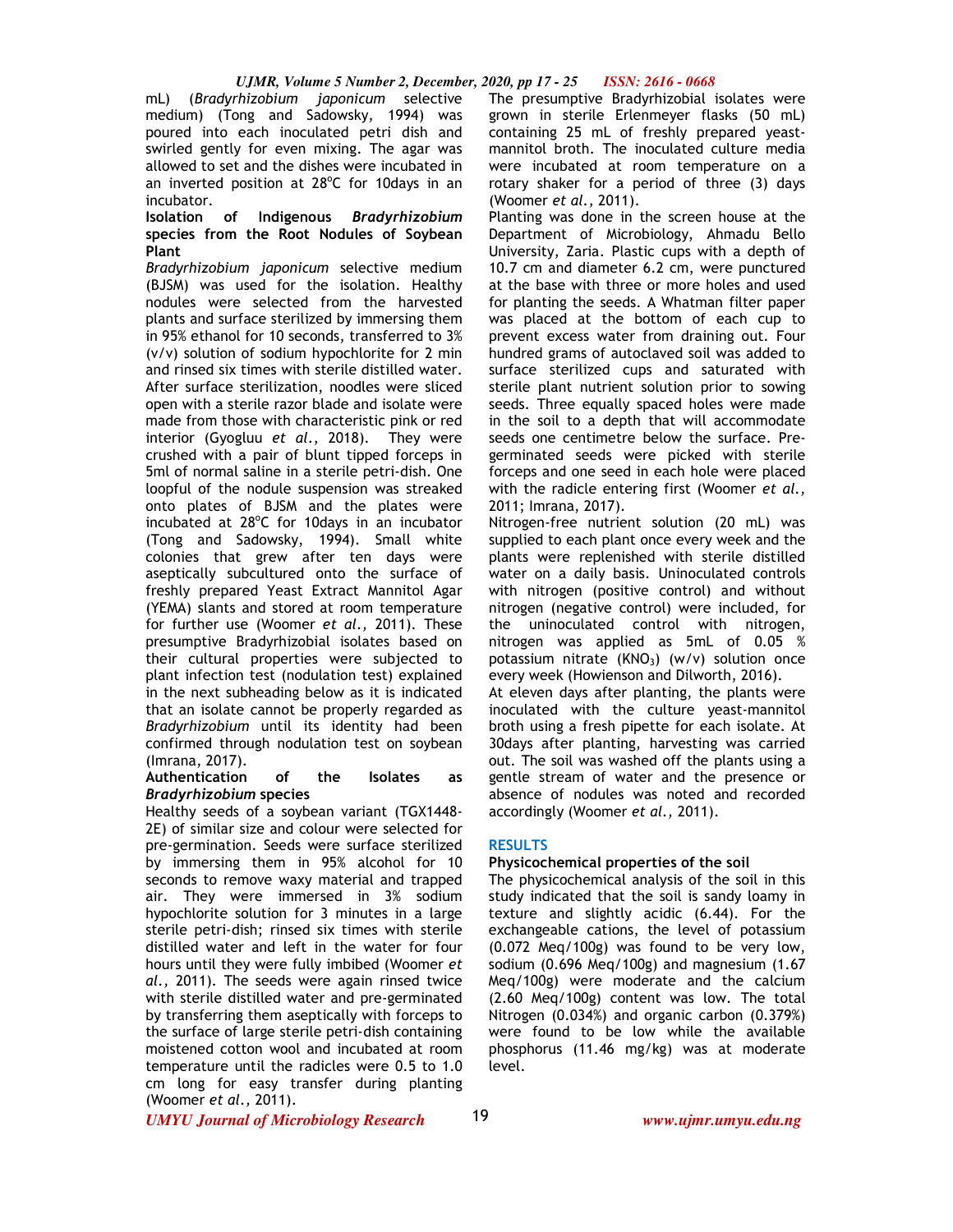The exchangeable acidity (0.50 Meq/100g) was low and the cationic exchange capacity (2.86 Meq/100g) was very low (Table 1). These ratings are according to United States department of agriculture standard (USDA, 1993).

## **Population of** *Bradyrhizobium* **species in the soil sample**

The plate count of the soil sample revealed an average population of 2.1x10<sup>6</sup> CFU/mL ranging from  $2.07x10^5 - 4.0x10^6$  CFU/mL (Table 2).

**Occurrence and Confirmation of**  *Bradyrhizobium* **species in soil sample**  A total of twenty (20) strains (four from each of the five plants) presumptively identified as *Bradyrhizobium* species based on their cultural properties were isolated. Colonies were small and whitish in colour on *Bradyrhizobium japonicum* selective medium (BJSM) (plate I). Ninety percent (18) of the twenty (20) isolates tested positive to nodulation (plate II) while the rest ten percent (2) tested negative (Table 3).



**Plate I: Colonies of Bradyrhizobium sp. isolated in tis study growing on the surface of**  *Bradyrhizobium japonicum* **selective medium** 



**Plate II: Nodules formed in roots of soy bean plant after inoculation with** *Bradyrhizobium* **sp. isolated in this study.**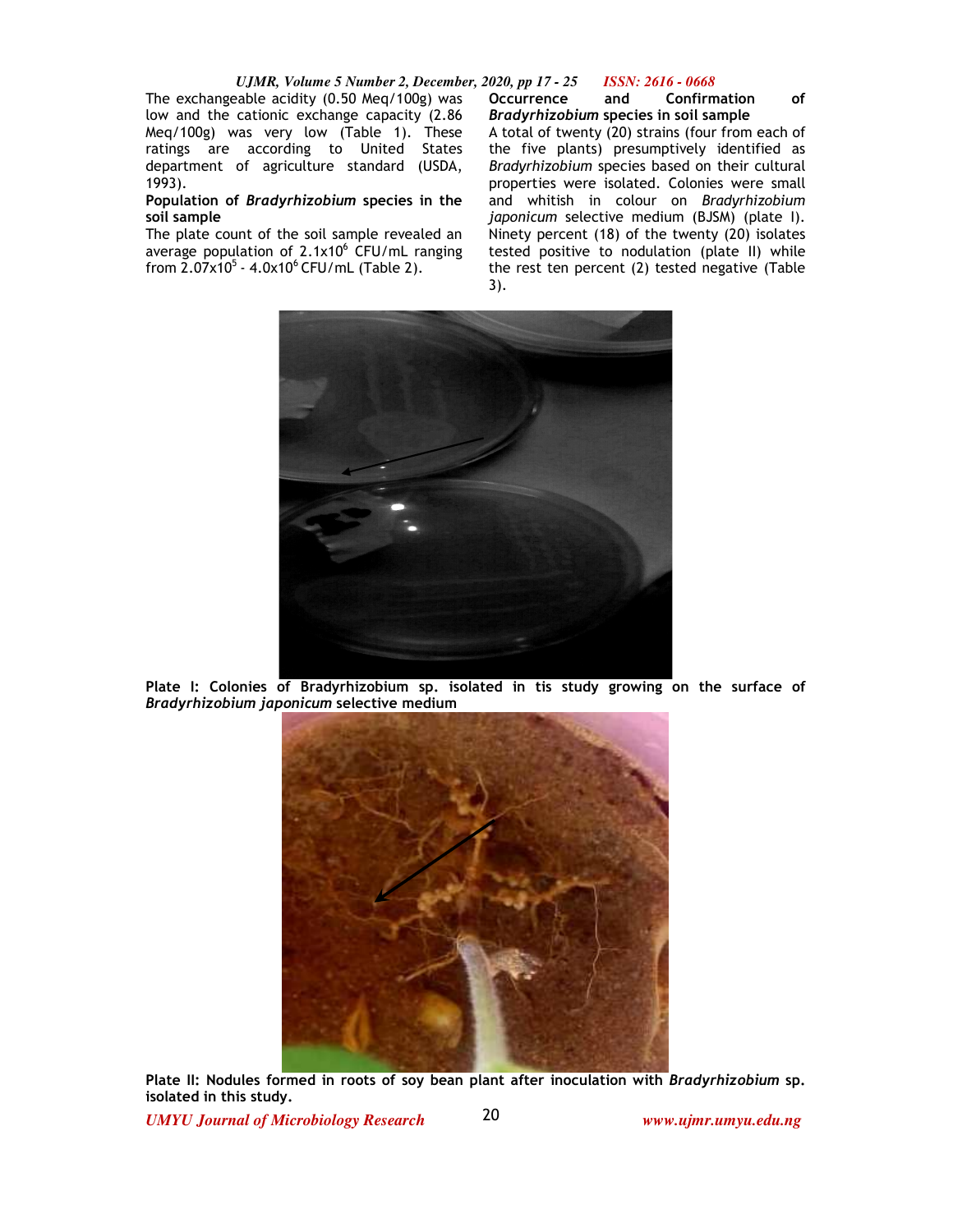| Table 1: Physicochemical properties of soil used for isolation of bradyfilizobia |       |                         |             |               |             |  |
|----------------------------------------------------------------------------------|-------|-------------------------|-------------|---------------|-------------|--|
| Property                                                                         | Value | Ratings (USDA Standard) |             |               |             |  |
|                                                                                  |       | Very low                | Low         | Moderate      | high        |  |
| Particle size distribution (%)                                                   |       |                         |             |               |             |  |
| Clay $(\%)$                                                                      | 5     |                         |             |               |             |  |
| Silt $(\%)$                                                                      | 38    |                         |             |               |             |  |
| Sand $(\%)$                                                                      | 57    |                         |             |               |             |  |
| Textural class                                                                   | Sandy |                         |             |               |             |  |
|                                                                                  | loam  |                         |             |               |             |  |
| $pH(H_2O)1:2.5$                                                                  | 6.44  |                         |             |               |             |  |
| Water holding capacity (%)                                                       | 31.2  |                         |             |               |             |  |
| Total Nitrogen (%)                                                               | 0.034 |                         | $0 - 0.15$  | $0.15 - 0.20$ | > 0.20      |  |
| Organic Matter (%)                                                               | 0.653 |                         | < 2.0       | $2.0 - 3.0$   | > 3.0       |  |
| Organic Carbon (%)                                                               | 0.379 |                         | < 1.0       | $1.0 - 1.5$   | > 1.5       |  |
| Available P (mg/kg)                                                              | 11.46 |                         | $0 - 10$    | $10 - 20$     | > 20        |  |
| Exchangeable Bases                                                               |       |                         |             |               |             |  |
| (Meg/100g)                                                                       |       |                         |             |               |             |  |
| Κ                                                                                | 0.072 | < 0.2                   | $0.2 - 0.3$ | $0.3 - 0.6$   | $0.6 - 1.2$ |  |
| Na                                                                               | 0.696 | < 0.1                   | $0.1 - 0.3$ | $0.3 - 0.7$   | $0.7 - 2.0$ |  |
| Ca                                                                               | 2.60  | $\leq 2$                | $2 - 5$     | $5 - 10$      | $10 - 20$   |  |
| Mg                                                                               | 1.67  | < 0.3                   | $0.3 - 1.0$ | $1.0 - 3.0$   | $3.0 - 8.0$ |  |
|                                                                                  |       |                         |             |               |             |  |
|                                                                                  |       |                         |             |               |             |  |
| Exchangeable Acidity $(H^+ + Al^{3+})$                                           | 0.50  | < 0.5                   | $0.5 - 1.0$ | $1.0 - 1.5$   | $1.5 - 2.5$ |  |
| (Meg/100g)                                                                       |       |                         |             |               |             |  |
| <b>Cation Exchange Capacity</b>                                                  | 2.86  | $\leq 6$                | $6 - 12$    | $12 - 25$     | 25-40       |  |
| (Meg/100g)                                                                       |       |                         |             |               |             |  |
| Source of ratings: (USDA, 1993).                                                 |       |                         |             |               |             |  |

## *UJMR, Volume 5 Number 2, December, 2020, pp 17 - 25 ISSN: 2616 - 0668* **Table 1: Physicochemical properties of soil used for isolation of Bradyrhizobia**

# **Table 2: Population of** *Bradyrhizobium* **in the soil**

| Source of Inoculants | <b>Population of Bradyrhizobium</b> |               |  |
|----------------------|-------------------------------------|---------------|--|
|                      | Range (CFU/mL)                      | Mean (CFU/mL) |  |
| Soil                 | $2.07x105 - 4.0x106$                | $2.10x10^6$   |  |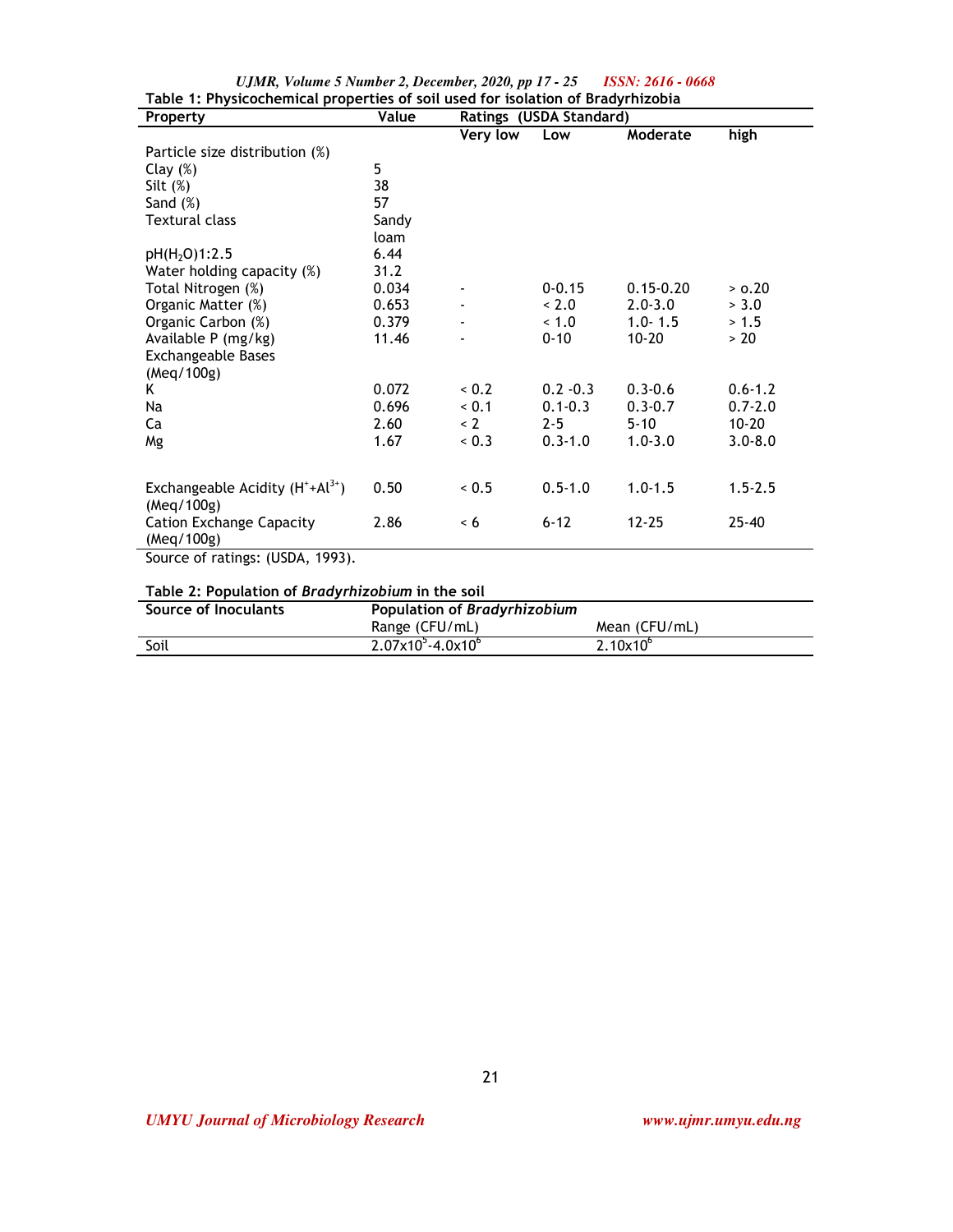| <b>Isolate Code</b> | Table 5: capacity of the isolates to Form Hogaits on soybean (Fort Fig. 20).<br><b>Nodulation ability</b> |  |
|---------------------|-----------------------------------------------------------------------------------------------------------|--|
| AF1                 | $\ddot{}$                                                                                                 |  |
| AF <sub>2</sub>     | $\ddot{}$                                                                                                 |  |
| AF3                 | $\ddot{}$                                                                                                 |  |
| AF4                 | $\begin{array}{c} + \end{array}$                                                                          |  |
| AF5                 | $\begin{array}{c} + \end{array}$                                                                          |  |
| AF6                 | $\ddot{}$                                                                                                 |  |
| AF7                 | $\begin{array}{c} + \end{array}$                                                                          |  |
| AF8                 |                                                                                                           |  |
| AF9                 | $\begin{array}{c} + \end{array}$                                                                          |  |
| AF10                | $\begin{array}{c} + \end{array}$                                                                          |  |
| AF11                | $\ddot{}$                                                                                                 |  |
| AF12                |                                                                                                           |  |
| AF <sub>13</sub>    | $\ddot{}$                                                                                                 |  |
| AF14                | $\begin{array}{c} + \end{array}$                                                                          |  |
| AF15                | $\begin{array}{c} + \end{array}$                                                                          |  |
| AF16                | $\begin{array}{c} + \end{array}$                                                                          |  |
| AF17                | $\ddot{}$                                                                                                 |  |
| AF18                | $\ddot{}$                                                                                                 |  |
| AF <sub>19</sub>    | $\begin{array}{c} + \end{array}$                                                                          |  |
| AF <sub>20</sub>    | $\ddot{}$                                                                                                 |  |
| PC                  |                                                                                                           |  |
| $NC$                |                                                                                                           |  |

*UJMR, Volume 5 Number 2, December, 2020, pp 17 - 25 ISSN: 2616 - 0668* **Table 3: Capacity of the Isolates to Form Nodules on Soybean (TGX1448-2E).** 

Key: AF-------Ahmadu Bello University Farm, AF1-AF20------Isolates obtained from the root nodules of harvested plants, PC---------Plant fertilized with KNO<sub>3</sub>, NC-------- Plant without inoculant nor fertilized, + ----------Positive to nodulation, - -----------Negative to nodulation

## **DISCUSSION**

The soil's textural class of sandy loam may have accounted for its low clay and silt content. This class of soil texture enables high rate of water infiltration and moisture loss through evaporation and erosion resulting to the low level of water holding capacity recorded (Umeri *et al*., 2017). The soil pH was 6.44, this slight acidity of the soil is a feature common to the soils of the savannah zone and it is within the pH range (5.5-7.0) that is optimum for the release of plant nutrient (Sharu *et al*., 2013). This pH value is also favourable for the growth and survival of the indigenous population of *Bradyrhizobium* spp. (Howieson and Dilworth, 2016). The addition of ammonium (NH4) fertilizer and the decomposition of organic matter could result in the acidic nature of soils. This is because the hydrogen ions produced by these processes displace calcium, magnesium and potassium from the surface of the soil particles that are then leached from the upper regions of the soil profile by water moving downward through the soil especially soil of high sand fraction (Umeri *et al*., 2017). This accounts for the low content of potassium and calcium in the soil of this study. The moderate level of sodium and magnesium contents is in line with the work of Adekiya *et al*. (2019) who also reported a

moderate magnesium content, low potassium level and low to medium range of CEC.

The soil was found to be low in total nitrogen and organic carbon but moderate in available phosphorus. Machido *et al*. (2011) indicated low level of organic carbon, total nitrogen and phosphorous as a common feature of the soils found in the semi-arid zone of Nigeria, hence their inherent low fertility. The sandy texture of the soil could have also played a role in the washing away of nutrients such as Nitrogen and Phosphorus. This finding is supported by the work of Imrana (2017) who reported a sandy loam soil texture, low content of organic carbon and total nitrogen in the soil samples from Zaria, Kaduna State. Abubakar and Ado (2016) also reported a slightly acidic to moderately acidic pH, low carbon and nitrogen content in the soils across three agro-ecological zones of Nigeria (Northern Guinea, Southern Guinea and Sudan Savannah zones). The low level of cationic exchange capacity (CEC) can be related to the inherent sandy nature of the soil containing a low weatherable mineral reserve necessary for nutrient recharge and a small capacity for carbon storage (Shehu *et al*., 2018). These ratings are according to USDA (1993).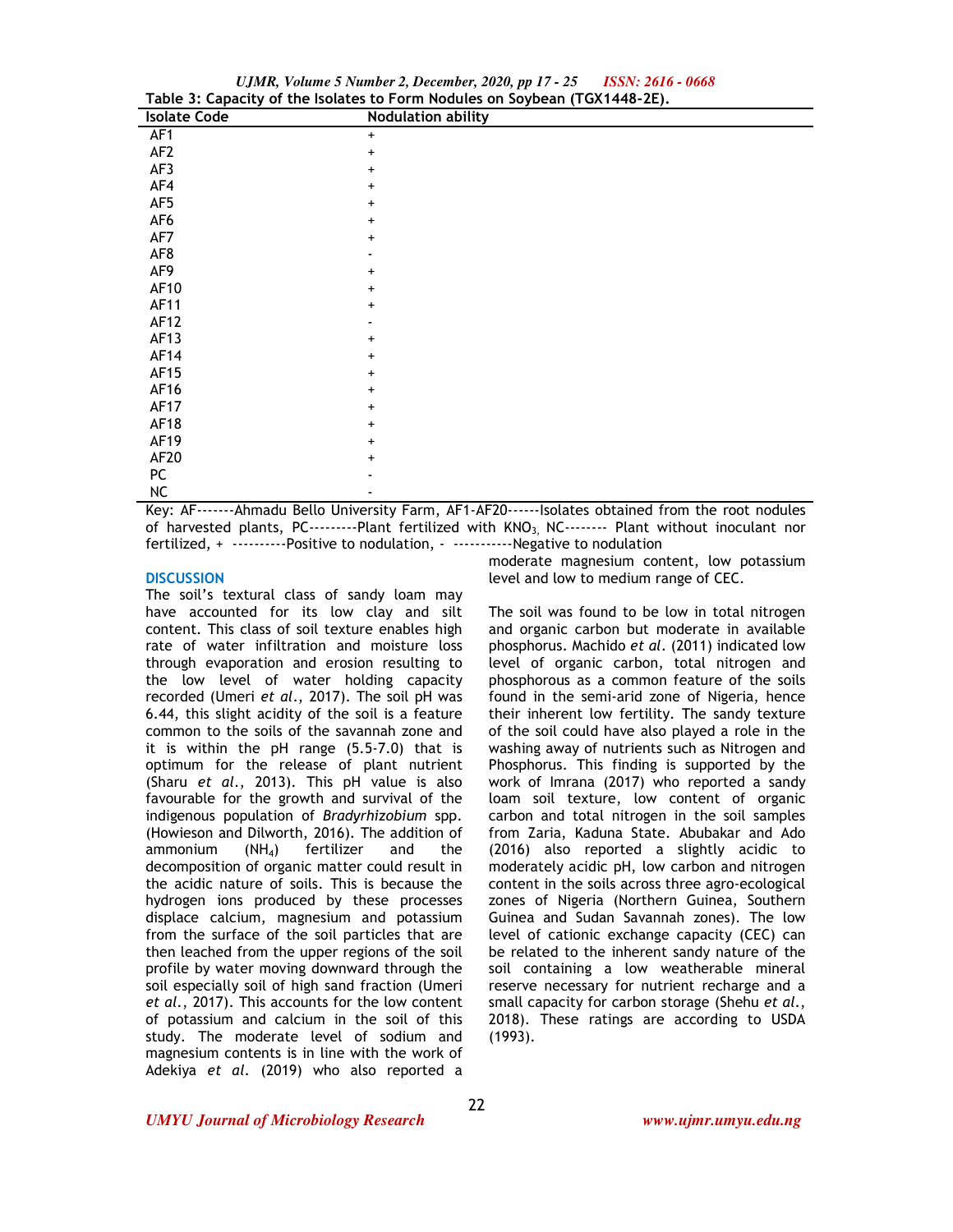The soil's average Bradyrhizobial count of  $2.1x10^6$  CFU/ mL which range from  $2.07x10^5$  to 4.0x10<sup>6</sup> CFU/mL is against the work of Ojo *et al*. (2015) who reported Rhizobial counts of  $4x10^6$  - 1.4x10<sup>7</sup> cells/g of soil in three different locations in the rain forest zone of Nigeria using the plant infection most probable number MPN method. However, it has been indicated that a soil population density of at least  $10^3$ *Bradyrhizobium japonicum* cells g-1 is required for maximizing nodule numbers on seedling tap roots, and efficient  $N_2$  fixation to satisfy the Nitrogen demand of soybean (Atieno *et al*., 2012). Phanuel *et al.* (2015) has also reported that in the evaluation of effect of *Bradyrhizobium japonicum*m population on nodulation in some Ghanaian soils, the soil with the highest Bradyrhizobial count of  $6.0x10<sup>3</sup>$  cells /g of soil also produced the highest number of nodules. Thus, the Bradyrhizobial population observed in the soil of this study is sufficient to achieve satisfactory results on nodulation and nitrogen fixation.

A total of twenty (20) isolates were obtained from the root nodules of the plants using *Bradyrhizobium japonicum* selective medium (BJSM). Since the development BJSM by Tong and Sadowsky (1994), several researchers such as Pongdet *et al*. (2015), Rouws *et al*. (2014), among others have reported its use. The need to confirm the identity of the isolates as Bradyrhizobia through plant infection test **CONCLUSION**

The number of Bradyrhizobia in the soil of this study ranged from  $2.07 \times 10^{5}$ -  $4.0 \times 10^{6}$  CFU/mL with an average of 2.10x10<sup>6</sup> CFU/mL, a total of

## **REFERENCES**

- Abaidoo, R.C., Keyser, H.H., Singleton, P.W., Dashiell, K.E. and Sanginga, N. (2007). Population size, distribution, and symbiotic characteristics of indigenous *Bradyrhizobium* spp. thatnodulate TGx soybean genotypes in Africa. *Applied Soil Ecology,* **35**:57–67.
- Abdullahi, A.A., Howieson, J., O'Hara, G., Tepolilli, J., Tiwari, R., Vivas-Marfisi, A.I., and Yusuf,A.A. (2013). *History of rhizobia inoculants use for grain legumes improvement in Nigeria the journey so far.* PhD studies by N2Africa project and Murdoch University, Western Australia, pp. 1-27
- Abubakar, F. and Ado, Y. (2016). Relative efficiency and response of promiscuous soybean to rhizobia inoculant in Savanna region of Nigeria. *African Journal of*

cannot be over emphasized as it is indicated that an isolate cannot be properly regarded as *Bradyrhizobium* until its identity had been confirmed through nodulation test on soybean (Imrana, 2017). Ninety percent of the twenty (20) isolates tested positive to nodulation while the remaining ten percent tested negative (Isolate number AF8 and AF12). This supports the work of Chibeba *et al*. (2017) where eightyseven (87) out of one hundred and five (105) isolates obtained from soybean nodules collected in Mozambique were able to nodulate both promiscuous and non-promiscuous cultivars. It has been indicated by Tong and Sadowsky (1994), that there is no direct correlation between the nodulation ability of an isolate and its ability to grow on the selective medium. This was obtained in the work that soybean-nodulating *Rhizobium fredii* was unable to grow on the medium since the medium is selective for *Bradyrhizobium* species but 98% of the randomly selected colonies recovered from a soil sample on BJSM were able to nodulate soybean plants (Tong and Sadowsky, 1994). The ten percent nonnodulating isolates obtained could be opportunistic bacteria that found their way into the nodules during the root infection process and have the ability to utilize the medium (Ibanez *et al*., 2009). They could also be other species of *Bradyrhizobium* that do not nodulate soybeans.

twenty (20) isolates were obtained from the root nodules of the plants and 90% (18) of these isolates were able to cause nodule formation in soybean plants.

> *MicrobiologyResearch*,**10**(31):1187- 1193.

- Adekiya, A.O., Kehinde, A.A., Millicent, E.O., Elizabeth, T.A. and Ojo, T.V.A. (2019).Characterization and classification of soils of a toposequence in a derived savannah agroecological zone of Nigeria. *The Open Agriculture Journal*, **13**:44-50.
- Adesemoye, A., Torbert, H., and Kloepper, J. (2009). Plant growth-promoting rhizobacteria allow reduced application rates of chemical fertilizers. *Microbial Ecology,* **58**:921-929.
- Atieno, M., Herrmann, L., Okalebo, R. (2012). Efficiency of different formulations of *Bradyrhizobium japonicum* and effect of co-inoculation of *Bacillus subtilis* with two different strains of *Bradyrhizobium japonicum* . *World Journal of Microbiology and Biotechnology,* **28:** 2541–2550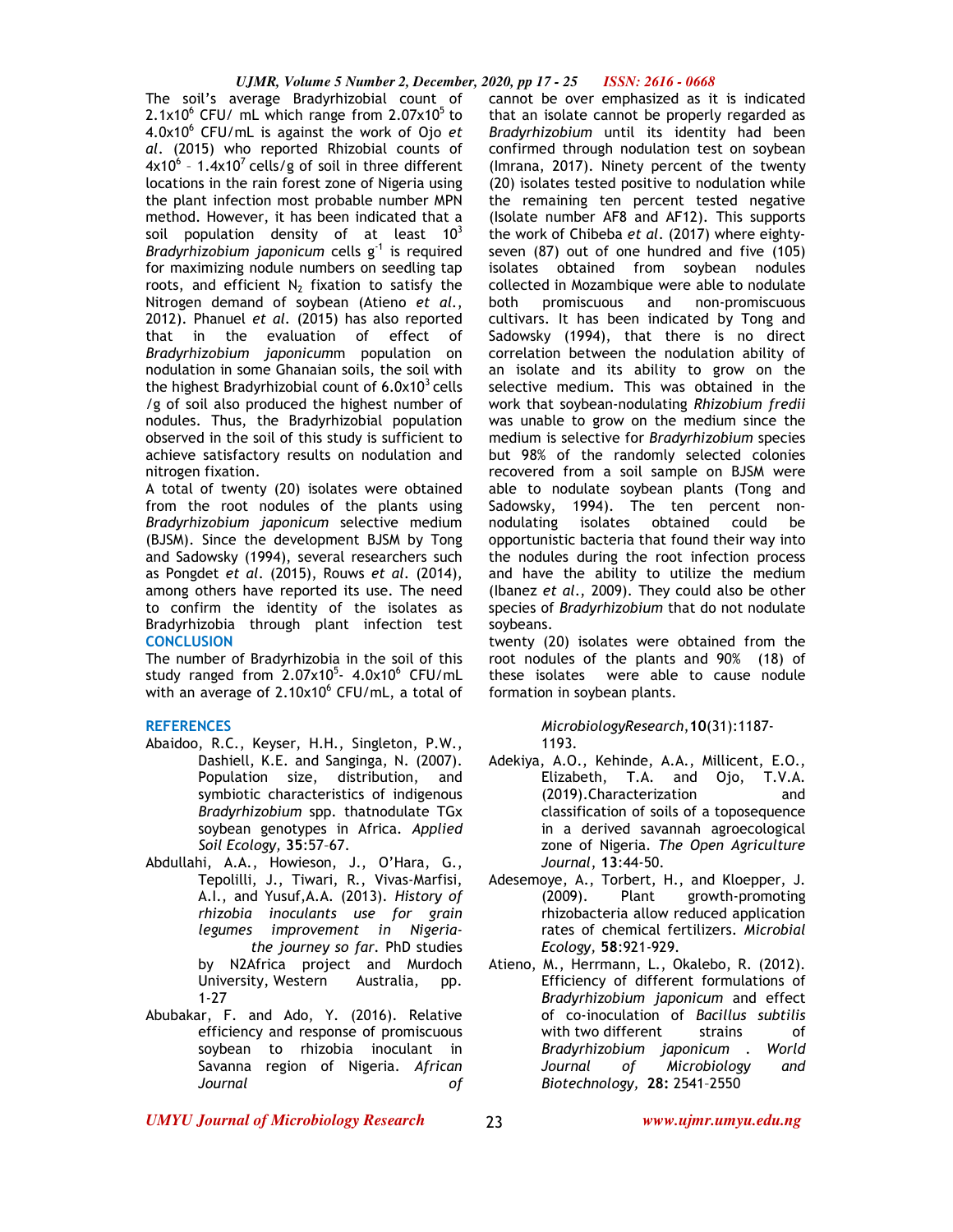## *UJMR, Volume 5 Number 2, December, 2020, pp 17 - 25 ISSN: 2616 - 0668*

- Belewu, M.A. and Belewu, K.Y. (2007). Comparative physico-chemical evaluation of tiger-nut, soybean and coconut milk sources. *International Journal of Agriculture & Biology*, **9**(5): 785–787.
- Berrada, H and Fikri-Benbrahim, K. (2014). Taxonomy of the rhizobia: Current perspectives. *British Microbiology Research Journal,* **4**(6)*:*616-639*.*
- Bishnoi, U. (2015). PGPR Interaction: An Ecofriendly Approach Promoting the Sustainable Agriculture System. *Advances in Botanical Research*, **75**:0065-2296.
- Chianu, J., Nkonya, E., Mairura, F., Chianu, J. and Akinnifesi, F. (2011). Biological nitrogen fix ation and socioeconomic factors for legume production in sub-Saharan Africa: a review. *Agronomy for Sustainable Development,* **31** (1):139- 154.
- Chibeba, A.M., Kyei-Boahen, S., Guimarães, M.F., Nogueira, M.A., and Hungria, M. (2017). Isolation, characterization and selection of indigenous *Bradyrhizobium* strains with outstanding symbiotic performance to increase soybean yields<br>in Mozambique. Agriculture, in Mozambique. *Ecosystems & Environment*, **246**: 291– 305
- Dianda, M., Boukar, O., Ibrahim, H. and Muaz, W.A. (2014). Indigenous<br>Bradyrhizobiumand commercial **Bradyrhizobiumand** inoculants in growth of soybean [*Glycine max* (L.) Merr.] in northern Nigeria. n the Proceedings of the *1st International conference on Dryland*, p. 65.
- Dugje, I.Y., Omoigui, L.O., Ekeleme, F., Bandyopadhyay, R., Kumar, P.L. and Kamara, A.Y. (2009). Farmers' guide to soybean production in northern Nigeria. https://www.researchgate.net/publica tion/262451217\_Farmers%27\_Guide\_to\_ Soybean\_Prouction\_in\_Northern\_Nigeria
- Emmanuel, O., Osei Yaw, A., Bjorn, S. and Mette M.S. (2008). Host range, symbiotic effectiveness and nodulation competitiveness of some indigenous cowpea Bradyrhizobia isolates from the transitional savanna zone of Ghana. *African Journal of Biotechnology*, **7**(8): 988-996.
- Gyogluu, C., Sanjay, K.J., Stephen, K. and Felix, D.D. (2018) Identification and distribution of microsymbionts associated with soybean nodulation in Mozambican soils. *Systematic and Applied Microbiology,* **41**(5): 506-515.

Hungria, M. and Mendes, I.C. (2015). Nitrogen Fixation with Soybean: The Perfect Symbiosis? In Biological Nitrogen Fixation, Eds., de Bruijn, F.J., EmbrapaSoja, Londrina: John Wiley & Sons, Inc., p. 1009

- Howienson, J.G and Dilworth, M.J. (2016). Working with rhizobia. Australian Centre for International Agricultural Research: Canberra. P. 91.
- Ibanez, F., Angelini, J., Taurian, T., Tonelli, M.L. and Fabra, A. (2009). Endophytic occupation of peanut root nodules by opportunistic Gammaproteobacteria. *Systematic and Applied Microbiology*, **32**(1):49-55.
- Imrana, R. (2017). *Isolation and molecular characterization of indigenous bradyrhizobium species and assessing their capability to nodulate and fix nitrogen in soybean (Glycine max).* Thesis, Ahmadu Bello University Zaria, Kaduna State, Nigeria.
- International Institute of Tropical Agriculture (IITA) (2009). Soybean (Glycine max.). New York http://www.iita.org.soybean
- Kim, J. and Rees, D.C. (1994). Nitrogenase and biological nitrogen fixation. *Biochemistry*, **33**:389 397.
- Kinugasa, T., Sato, T., Oikawa, S. and Hirose, T. (2012). Demand and supply of N in seed production of soybean (Glycine max) at different N fertilization levels after flowering. *Journal of Plant Research*, **125**: 275–281. Doi:10.1007/s10265-011-0439-5
- Machido, D.A (2010). *Effects of fungicides on population size and activities of nitrifying and nitrogen fixing bacteria under screen house conditions.* Dissertation, Ahmadu Bello University Zaria, Kaduna State, Nigeria.
- Machido, D.A., Olufajo, O.O., Yakubu, S.E. and Yusufu, S.S. (2011). Enhancing the contribution of the legumes to the N fertility of soils of the semi-arid zone of Nigeria. *African Journal of Biotechnology* **10**(10): 1848-1853.
- Mohammadi, K., Yousef, S., Gholamreza, H., Shiva, K. and Mohammad, M. (2012). Effective factors on biological nitrogen fixation. *African Journal of Agricultural Research,* **7**(12): 1782-1788.
- Ojo, A., Michael, O.D., Olajire, F. and Olubukola, B. (2015). Variations in infectivity of indigenous rhizobial isolates of some soils in the rainforest zone of Nigeria. *Archives of Agronomy and Soil Science*, **61**(3):371-380.

*UMYU Journal of Microbiology Research www.ujmr.umyu.edu.ng*

24